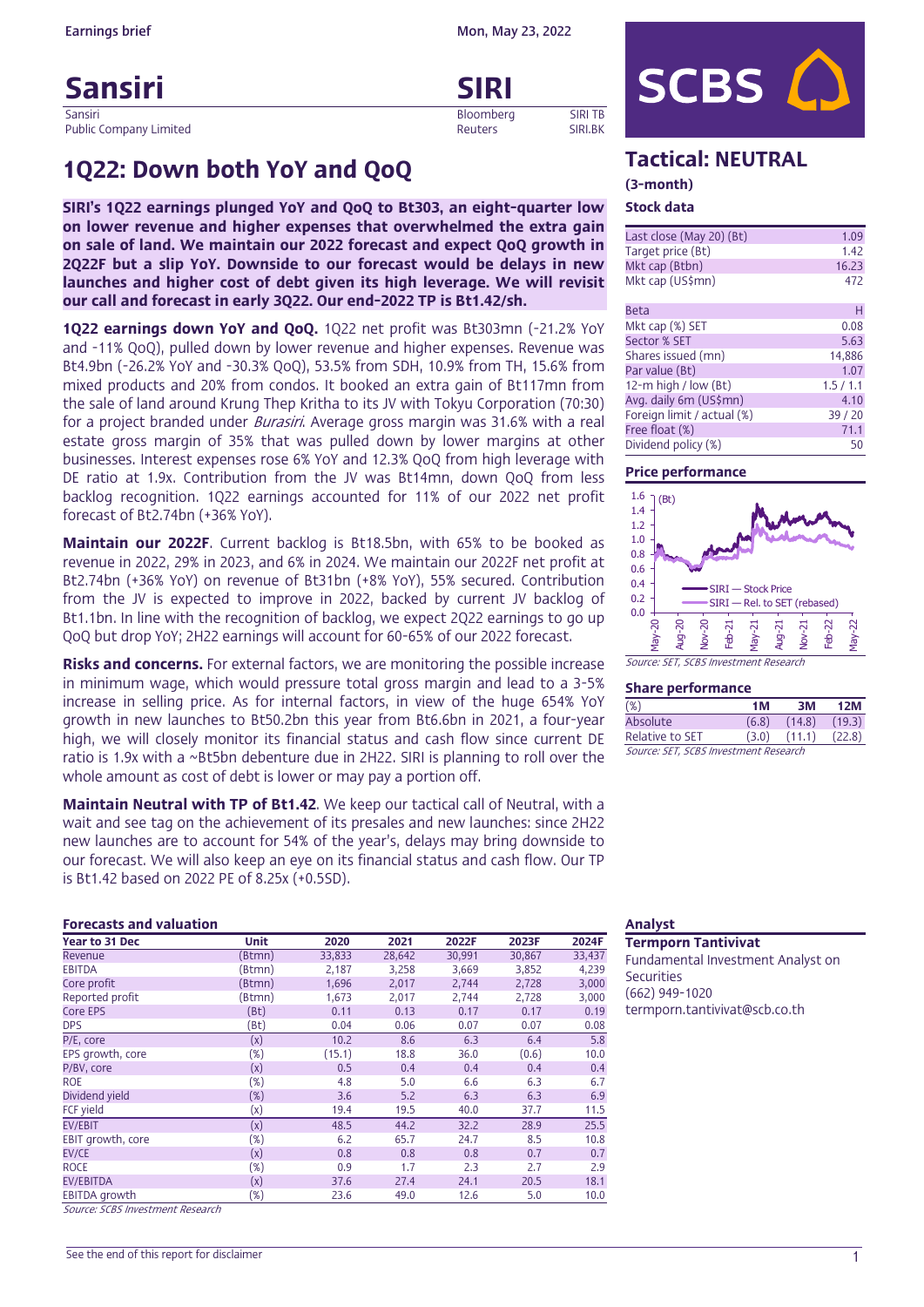# SCBS A

## Sansiri PLC

# Financial statement

| <b>Profit and Loss Statement</b> |        |         |        |          |         |          |             |             |         |
|----------------------------------|--------|---------|--------|----------|---------|----------|-------------|-------------|---------|
| <b>FY December 31</b>            | Unit   | 2017    | 2018   | 2019     | 2020    | 2021     | 2022F       | 2023F       | 2024F   |
| <b>Total revenue</b>             | (Btmn) | 30,916  | 26,248 | 24,310   | 33,833  | 28,642   | 30,991      | 30,867      | 33,437  |
| Cost of goods sold               | (Btmn) | 21,333  | 18,580 | 18,154   | 25,768  | 19,607   | 21,368      | 21,401      | 23,093  |
| <b>Gross profit</b>              | (Btmn) | 9,583   | 7,668  | 6,156    | 8,065   | 9,035    | 9,623       | 9,466       | 10,344  |
| SG&A                             | (Btmn) | 6,103   | 5,555  | 4,644    | 6,460   | 6,375    | 6,279       | 5,868       | 6,356   |
| Other income                     | (Btmn) | 841     | 896    | 1,981    | 1,162   | 1,106    | 884         | 880         | 953     |
| Interest expense                 | (Btmn) | 411     | 570    | 936      | 978     | 1,165    | 1,076       | 1,124       | 1,187   |
| Pre-tax profit                   | (Btmn) | 3,911   | 2,440  | 2,557    | 1,789   | 2,600    | 3,151       | 3,354       | 3,754   |
| Corporate tax                    | (Btmn) | 819     | 533    | 622      | 760     | 737      | 662         | 704         | 788     |
| Equity a/c profits               | (Btmn) | (17)    | 305    | (53)     | 452     | 75       | 260         | 84          | 40      |
| Minority interests               | (Btmn) | (43)    | 0      | (117)    | (215)   | (79)     | 6           | 6           | 6       |
| <b>Core profit</b>               | (Btmn) | 2,782   | 2,042  | 2,392    | 1,673   | 2,017    | 2,744       | 2,728       | 3,000   |
| Extra-ordinary items             | (Btmn) | (336)   | (169)  | 393      | (23)    | (0)      | $\mathbf 0$ | $\mathbf 0$ | 0       |
| <b>Net Profit</b>                | (Btmn) | 2,782   | 2,042  | 2,392    | 1,673   | 2,017    | 2,744       | 2,728       | 3,000   |
| <b>EBITDA</b>                    | (Btmn) | 3,679   | 2,335  | 1,769    | 2,187   | 3,258    | 3,605       | 3,852       | 4,239   |
| <b>Core EPS</b>                  | (Bt)   | 0.20    | 0.14   | 0.13     | 0.11    | 0.13     | 0.17        | 0.17        | 0.19    |
| Net EPS                          | (Bt)   | 0.17    | 0.13   | 0.15     | 0.11    | 0.13     | 0.17        | 0.17        | 0.19    |
| <b>DPS</b>                       | (Bt)   | 0.12    | 0.12   | 0.08     | 0.04    | 0.06     | 0.07        | 0.07        | 0.08    |
|                                  |        |         |        |          |         |          |             |             |         |
| <b>Balance Sheet</b>             |        |         |        |          |         |          |             |             |         |
| <b>FY December 31</b>            | Unit   | 2017    | 2018   | 2019     | 2020    | 2021     | 2022F       | 2023F       | 2024F   |
| <b>Total current assets</b>      | (Btmn) | 54,433  | 70,742 | 74,583   | 68,909  | 66,039   | 64,722      | 63,222      | 62,770  |
| <b>Total fixed assets</b>        | (Btmn) | 25,908  | 24,615 | 33,754   | 43,723  | 50,593   | 34,892      | 34,075      | 35,699  |
| <b>Total assets</b>              | (Btmn) | 80,341  | 95,357 | 108,337  | 112,632 | 116,632  | 99,614      | 97,297      | 98,469  |
| <b>Total loans</b>               | (Btmn) | 34,533  | 58,750 | 77,753   | 68,997  | 75,098   | 66,052      | 58,052      | 54,052  |
| <b>Total current liabilities</b> | (Btmn) | 30,500  | 29,125 | 28,240   | 30,713  | 37,645   | 16,287      | 16,583      | 17,767  |
| Total long-term liabilities      | (Btmn) | 18,922  | 35,379 | 48,221   | 42,722  | 38,020   | 40,784      | 36,536      | 34,609  |
| <b>Total liabilities</b>         | (Btmn) | 49,422  | 64,504 | 76,461   | 73,435  | 75,665   | 57,071      | 53,118      | 52,375  |
| Paid-up capital                  | (Btmn) | 22,208  | 22,208 | 22,208   | 22,208  | 22,229   | 22,229      | 22,229      | 22,229  |
| <b>Total equity</b>              | (Btmn) | 30,919  | 30,852 | 31,875   | 39,197  | 40,967   | 42,543      | 44,179      | 46,094  |
| <b>BVPS</b>                      | (Bt)   | 1.94    | 2.08   | 2.14     | 2.64    | 2.57     | 2.67        | 2.77        | 2.89    |
|                                  |        |         |        |          |         |          |             |             |         |
| <b>Cash Flow Statement</b>       |        |         |        |          |         |          |             |             |         |
| <b>FY December 31</b>            | Unit   | 2017    | 2018   | 2019     | 2020    | 2021     | 2022F       | 2023F       | 2024F   |
| <b>Core Profit</b>               | (Btmn) | 3,118   | 2,211  | 1,999    | 1,696   | 2,017    | 2,744       | 2,728       | 3,000   |
| Depreciation and amortization    | (Btmn) | 199     | 222    | 257      | 583     | 598      | 261         | 254         | 251     |
| Operating cash flow              | (Btmn) | 1,038   | 1,039  | (7, 287) | 2,831   | 2,832    | 20,008      | 4,547       | 1,847   |
| Investing cash flow              | (Btmn) | (9,675) | (782)  | (1, 113) | 319     | 320      | 2,318       | 470         | 48      |
| Financing cash flow              | (Btmn) | 3,378   | 7,936  | 6,703    | (2,302) | (2, 302) | (22, 347)   | (4,955)     | (2,842) |
| <b>Net cash flow</b>             | (Btmn) | (5,258) | 8,193  | (1,697)  | 848     | 850      | (20)        | 63          | (947)   |
|                                  |        |         |        |          |         |          |             |             |         |
| <b>Key Financial Ratios</b>      |        |         |        |          |         |          |             |             |         |
| <b>FY December 31</b>            | Unit   | 2017    | 2018   | 2019     | 2020    | 2021     | 2022F       | 2023F       | 2024F   |
| Gross margin                     | (%)    | 31.0    | 29.2   | 25.3     | 23.8    | 31.5     | 31.1        | 30.7        | 30.9    |
| Operating margin                 | (%)    | 11.3    | 8.1    | $6.2\,$  | 4.7     | 9.3      | 10.8        | 11.7        | 11.9    |
| <b>EBITDA</b> margin             | (%)    | 11.9    | 8.9    | 7.3      | 6.5     | 11.4     | 11.6        | 12.5        | 12.7    |
| <b>EBIT</b> margin               | (%)    | 14.0    | 11.5   | 14.4     | 8.2     | 13.1     | 13.6        | 14.5        | 14.8    |
| Net profit margin                | (%)    | 9.0     | 7.8    | 9.8      | 4.9     | 7.0      | 8.9         | 8.8         | 9.0     |
| <b>ROE</b>                       | (%)    | 10.6    | 7.2    | 6.4      | 4.8     | 5.0      | 6.6         | 6.3         | 6.6     |
| <b>ROA</b>                       | (%)    | 4.1     | 2.5    | $2.0$    | 1.5     | 1.8      | 2.5         | 2.8         | $3.1\,$ |
| Net D/E                          | (x)    | 1.0     | 1.8    | 2.4      | 1.7     | 1.8      | 1.5         | 1.3         | 1.1     |
| Debt service cover               | (x)    | 0.5     | 0.3    | 0.2      | 0.3     | 0.2      | 0.8         | 0.9         | 0.9     |
| Payout Ratio                     | (x)    | 70.0    | 94.2   | 53.5     | 37.4    | 45.0     | 40.0        | 40.0        | 40.0    |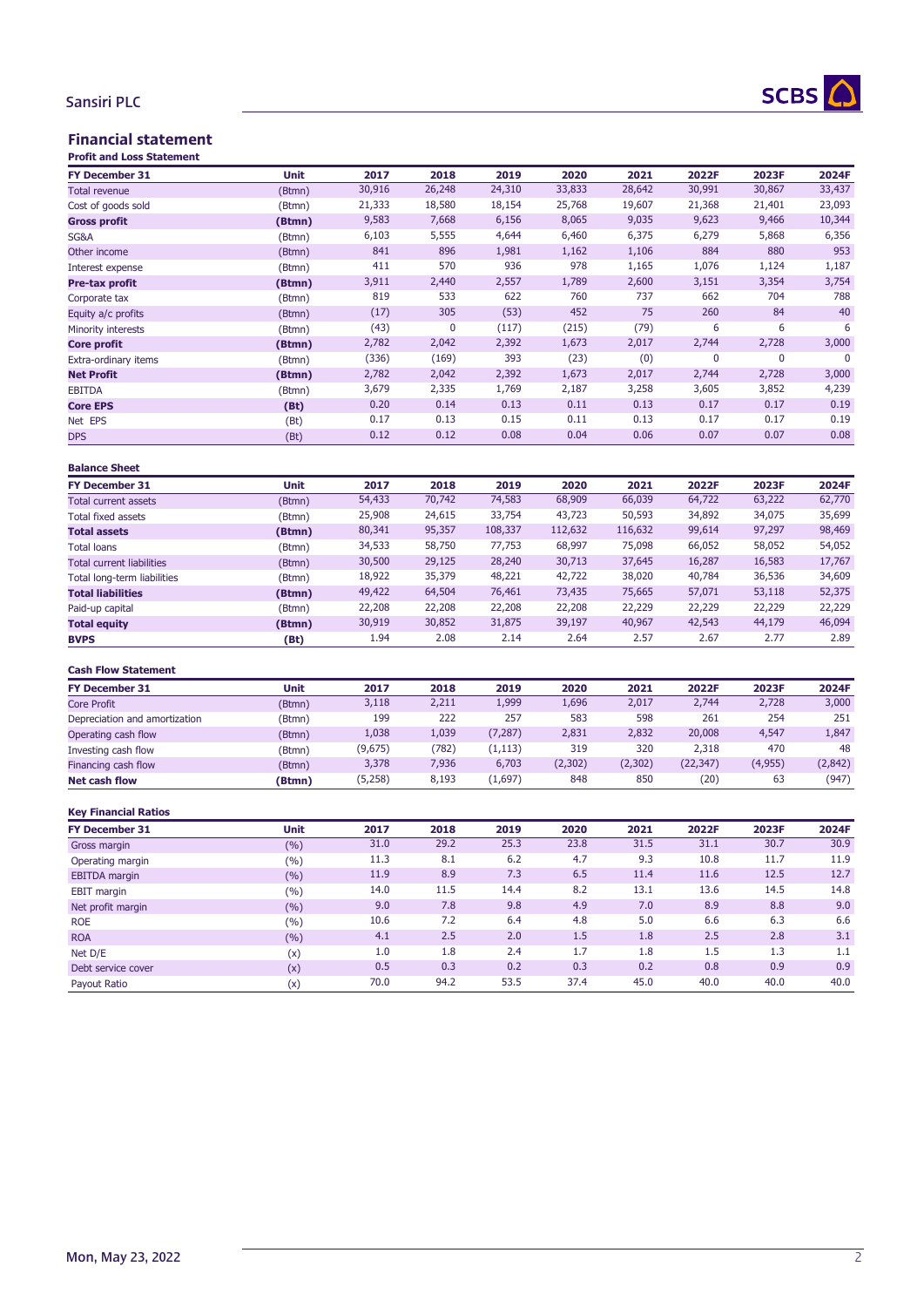

## Sansiri PLC

## Financial statement

| <b>Profit and Loss Statement</b> |        |             |       |              |             |             |             |       |             |
|----------------------------------|--------|-------------|-------|--------------|-------------|-------------|-------------|-------|-------------|
| <b>FY December 31</b>            | Unit   | <b>2Q20</b> | 3Q20  | <b>4Q20</b>  | <b>1Q21</b> | <b>2Q21</b> | 3Q21        | 4Q21  | <b>1Q22</b> |
| <b>Total revenue</b>             | (Btmn) | 11,138      | 8,408 | 8,035        | 6,694       | 7,845       | 7,016       | 7,087 | 4,939       |
| Cost of goods sold               | (Btmn) | 8,909       | 6,008 | 5,583        | 4,797       | 5,289       | 4,766       | 4,755 | 3,376       |
| <b>Gross profit</b>              | (Btmn) | 2,229       | 2,400 | 2,452        | 1,897       | 2,556       | 2,250       | 2,333 | 1,564       |
| SG&A                             | (Btmn) | 1,696       | 1,435 | 2,025        | 1,258       | 1,567       | 1,349       | 2,201 | 1,190       |
| Other income                     | (Btmn) | 168         | 174   | 449          | 170         | 247         | 262         | 427   | 341         |
| Interest expense                 | (Btmn) | 303         | 213   | 260          | 306         | 286         | 284         | 290   | 325         |
| Pre-tax profit                   | (Btmn) | 398         | 926   | 617          | 502         | 950         | 879         | 269   | 390         |
| Corporate tax                    | (Btmn) | 301         | 243   | 177          | 151         | 273         | 245         | 68    | 130         |
| Equity a/c profits               | (Btmn) | 159         | 52    | 84           | 7           | (31)        | (3)         | 105   | 14          |
| Minority interests               | (Btmn) | 63          | 33    | 34           | 25          | 19          | (2)         | 34    | 29          |
| Core profit                      | (Btmn) | 318         | 768   | 558          | 384         | 666         | 629         | 340   | 303         |
| Extra-ordinary items             | (Btmn) | (60)        | (3)   | $\mathbf{0}$ | 0           | (4)         | $\mathbf 0$ | 3     | $\Omega$    |
| <b>Net Profit</b>                | (Btmn) | 258         | 765   | 558          | 384         | 662         | 629         | 343   | 303         |
| <b>EBITDA</b>                    | (Btmn) | 804         | 1,218 | 980          | 913         | 1,340       | 1,258       | 663   | 929         |
| <b>Core EPS</b>                  | (Bt)   | 0.02        | 0.05  | 0.04         | 0.03        | 0.04        | 0.04        | 0.02  | 0.02        |
| <b>Net EPS</b>                   | (Bt)   | 0.02        | 0.05  | 0.04         | 0.03        | 0.04        | 0.04        | 0.02  | 0.02        |

| <b>Balance Sheet</b>        |             |         |         |         |             |             |         |         |             |
|-----------------------------|-------------|---------|---------|---------|-------------|-------------|---------|---------|-------------|
| <b>FY December 31</b>       | <b>Unit</b> | 2020    | 3020    | 4020    | <b>1Q21</b> | <b>2Q21</b> | 3Q21    | 4021    | <b>1Q22</b> |
| Total current assets        | (Btmn)      | 76,840  | 74,240  | 68,910  | 71,533      | 71,796      | 71,093  | 66,039  | 67,747      |
| Total fixed assets          | (Btmn)      | 34,684  | 36,263  | 43,723  | 42,929      | 43,449      | 45,320  | 50,593  | 51,793      |
| <b>Total assets</b>         | (Btmn)      | 111,524 | 110,502 | 112,633 | 114,462     | 115,245     | 116,413 | 116,632 | 119,540     |
| <b>Total Loans</b>          | (Btmn)      | 59,267  | 54,035  | 47,121  | 45,895      | 44,822      | 47,521  | 50,162  | 59,203      |
| Total current liabilities   | (Btmn)      | 23,167  | 27,950  | 30,714  | 35,484      | 36,354      | 36,920  | 37,645  | 38,876      |
| Total long-term liabilities | (Btmn)      | 52,663  | 45,192  | 42,721  | 39,165      | 38,905      | 38,588  | 38,020  | 39,543      |
| <b>Total liabilities</b>    | (Btmn)      | 75,829  | 73,143  | 73,435  | 74,649      | 75,259      | 75,507  | 75,665  | 78,419      |
| Paid-up capital             | (Btmn)      | 15,903  | 15,903  | 15,903  | 15,903      | 15,903      | 15,918  | 15,925  | 15,928      |
| <b>Total equity</b>         | (Btmn)      | 34,672  | 35,432  | 37,375  | 38,017      | 38,210      | 39,130  | 39,225  | 39,410      |
| <b>BVPS</b>                 | (Bt)        | 2.26    | 2.25    | 2.39    | 2.44        | 2.45        | 2.51    | 2.52    | 2.53        |

#### **Cash Flow Statement**

| <b>FY December 31</b>         | <b>Unit</b> | 2020    | 3020    | 4020    | 1021  | 2021    | 3021     | 4021    | 1022     |
|-------------------------------|-------------|---------|---------|---------|-------|---------|----------|---------|----------|
| Core Profit                   | (Btmn)      | 318     | 768     | 558     | 384   | 666     | 629      | 340     | 303      |
| Depreciation and amortization | (Btmn)      | 103     | 79      | 103     | 104   | 104     | 95       | 104     | 214      |
| Operating cash flow           | (Btmn)      | 2,413   | 4,450   | 2,831   | 1,046 | 879     | (150)    | (149)   | (1, 348) |
| Investing cash flow           | (Btmn)      | 970     | 669     | 319     | 380   | (1,265) | (3, 356) | (3,356) | (1,227)  |
| Financing cash flow           | (Btmn)      | (1,693) | (4,300) | (2,302) | 1,096 | 759     | 3,214    | 3,214   | 2,623    |
| <b>Net cash flow</b>          | (Btmn)      | 1,690   | 818     | 848     | 2,522 | 373     | (292)    | (291)   | 48       |
|                               |             |         |         |         |       |         |          |         |          |

#### **Key Financial Ratios**

| <b>Unit</b> | 2020 | <b>3Q20</b> | 4Q20 | <b>1Q21</b> | <b>2Q21</b> | 3Q21 | 4Q21 | <b>1Q22</b> |
|-------------|------|-------------|------|-------------|-------------|------|------|-------------|
| (%)         | 20.0 | 28.5        | 30.5 | 28.3        | 32.6        | 32.1 | 32.9 | 31.7        |
| (%)         | 4.8  | 11.5        | 5.3  | 9.5         | 12.6        | 12.8 | 1.9  | 7.6         |
| (9/6)       | 7.2  | 14.5        | 12.2 | 13.6        | 17.1        | 17.9 | 9.4  | 18.8        |
| (%)         | 6.3  | 13.5        | 10.9 | 12.1        | 15.8        | 16.6 | 7.9  | 14.5        |
| (%)         | 2.3  | 9.1         | 6.9  | 5.7         | 8.4         | 9.0  | 4.8  | 6.1         |
| (%)         | 3.8  | 8.8         | 6.1  | 4.1         | 7.0         | 6.5  | 3.5  | 3.1         |
| (%)         | 1.1  | 2.8         | 2.0  | 1.4         | 2.3         | 2.2  | 1.2  | 1.0         |
| (x)         | 1.6  | 1.4         | 1.1  | 1.1         | 1.0         | 1.1  | 1.1  | 1.4         |
| (x)         | 2.7  | 5.7         | 3.8  | 3.0         | 4.7         | 4.4  | 2.3  | 2.9         |
| (x)         | 0.2  | 0.4         | 0.5  | 0.3         | 0.6         | 0.4  | 0.2  | 0.2         |
|             |      |             |      |             |             |      |      |             |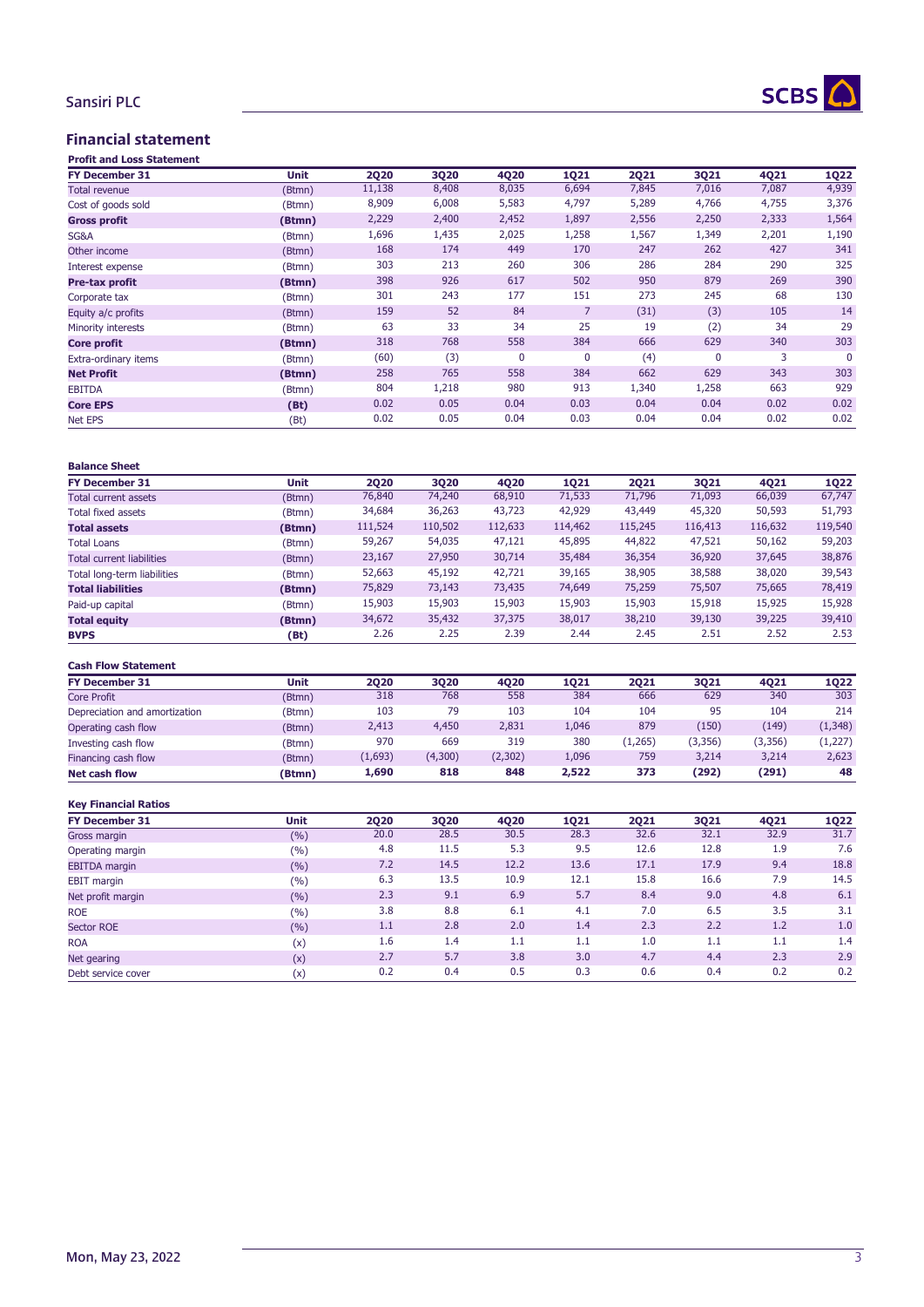



#### Figure 1: Valuation summary (price as of May 20, 2022)

|                | Rating              | <b>Price</b> | <b>Target ETR</b>        |      | P/E(x)         |       | EPS arowth (%) |     | P/BV(x) |                  | <b>ROE</b> (%)  |                 | Div. Yield (%) |    |    | EV/EBITDA(x) |     |            |            |           |         |
|----------------|---------------------|--------------|--------------------------|------|----------------|-------|----------------|-----|---------|------------------|-----------------|-----------------|----------------|----|----|--------------|-----|------------|------------|-----------|---------|
|                |                     |              | $(Bt/Sh)$ $(Bt/Sh)$ $(%$ |      | 21A 22F 23F    |       | 21A            | 22F | 23F     | 21A 22F 23F      |                 |                 | 21A 22F 23F    |    |    | 21A          | 22F | <b>23F</b> | <b>21A</b> |           | 22F 23F |
| AP             | Outperform          | 10.80        | 12.70                    | 22.7 | 7.5<br>6.8     | -6.4  |                | 10  |         | $\Omega$         | 0.9             | 0.9             | 15             | 15 | 14 | 4.6          |     | 5.4        | 9.7        | 8.4       | - 8.0   |
| LH             | Outperform          | 8.80         | 10.50                    | 25.8 | 15.2 13.2 12.5 |       |                | 15  |         | 21               |                 | 2.0             | 14             | 16 | 16 |              | 6.5 | 6.9        | 12.9       | 11.4 10.9 |         |
| <b>LPN</b>     | Underperform        | 4.48         | 4.40                     | 5.1  | 21.9 10.9      | 9.5   | (58)           | 100 | 14      | 0.6              | $0.6 \quad 0.5$ |                 |                |    |    | 3.4          | 6.9 | 7.9        | 25.8       | 17.6 11.5 |         |
| <b>PSH</b>     | Underperform        | 12.90        | 13.40                    | 11.5 | 12.6 9.2 10.3  |       | (19)           | 37  | '11'    | 0.7              | $0.6$ 0.6       |                 |                |    |    | $\cdot$ 4    | 7.6 | 6.8        | 9.2        | 8.3       | 9.2     |
| QH             | <b>Underperform</b> | 2.20         | 2.10                     | 1.1  | 14.1 10.5      | - 9.0 | (21)           | 34  |         | 0.8              | $0.8\ 0.8$      |                 | 6              |    |    | 4.2          | 5.7 | 6.7        | 4.9        | 1.2       | 2.6     |
| <b>SIRI</b>    | <b>Neutral</b>      | 1.09         | l.42                     | 36.6 | 8.6<br>6.3 6.4 |       | 19             | 36  | (1)     | 0.4              | $0.4\quad 0.4$  |                 |                |    |    |              | 6.3 | 6.3        | 27.7       | 22.6 19.0 |         |
| <b>SPALI</b>   | <b>Neutral</b>      | 20.50        | 26.50                    | 35.5 | 6.2<br>6.4     | - 6.1 | 66             | (3) |         | $1.0^{\circ}$    |                 | $1.0 \quad 0.9$ | 18             | 15 | 15 | 6.1          | 6.2 | 6.5        | 7.8        | 7.0       | -6.4    |
| <b>Average</b> |                     |              |                          |      | 12.3 9.1 8.6   |       | (1)            | 33  |         | 1.0 <sub>1</sub> | $0.9\ 0.9$      |                 | q              | 10 | 10 | 5.2          | 6.3 | 6.6        | 14.0       | 10.9      | - 9.6   |

Source: SCBS Investment Research

#### **Disclaimer**

The information in this report has been obtained from sources believed to be reliable. However, its accuracy or completeness is not guaranteed. Any opinions expressed herein reflect our judgment at this date and are subject to change without notice. This report is for information only. It is not to be construed as an offer, or solicitation of an offer to sell or buy any securities. We accept no liability for any loss arising from the use of this document. We or our associates may have an interest in the companies mentioned therein.

SCB Securities Company Limited ("SCBS") is a wholly-owned subsidiary of The Siam Commercial Bank Public Company Limited ("SCB"). Any information related to SCB is for sector comparison purposes.

This document is prepared by SCB Securities Company Limited ("SCBS") which is wholly-owned by the Siam Commercial Bank Public Company Limited ("SCB"). SCB acts as financial advisor of the SCG Chemicals Public Company Limited (SCGC). Any opinions, news, research, analyses, prices, statements, forecasts, projections<br>and/or other information contained in this document (the "Inf individualized recommendation of an offer to buy or sell or the solicitation of an offer to buy or sell any securities. SCBS and/or its directors, officers and employees shall not be liable for any direct, indirect, incidental, special or consequential loss or damage, resulting from the use of or reliance on the Information, including without limitation to, damages for loss of profits. The investors shall use the Information in association with other information and opinion, including their own judgment in making investment decision. The Information is obtained from sources believed to be reliable, and SCBS cannot guarantee the accuracy, completeness and/or correctness of the Information.

This document is prepared by SCB Securities Company Limited ("SCBS") which is wholly-owned by The Siam Commercial Bank Public Company Limited ("SCB"). SCB may be appointed to act as financial advisor in relation to transactions to be carried out by Thai Oil Company Limited. Any opinions, news, research, analyses, prices, statements, forecasts, projections and/or other information contained in this document (the "Information") is provided as general information purposes only and shall not be construed as individualized recommendation of an offer to buy or sell or the solicitation of an offer to buy or sell any securities. SCBS and/or its directors, officers and employees shall not be liable for any direct, indirect, incidental, special or consequential loss or damage, resulting from the use of or reliance on the Information, including without limitation to, damages for loss of profits. The investors shall use the Information in association with other information and opinion, including their own judgment in making investment decision. The Information is obtained from sources believed to be reliable, and SCBS cannot guarantee the accuracy, completeness and/or correctness of the Information.

This document is prepared by SCB Securities Company Limited ("SCBS") which is wholly-owned by The Siam Commercial Bank Public Company Limited ("SCB"). SCB has acted as Financial Advisor, Lead Arranger of Global Power Synergy Public Company Limited. Any opinions, news, research, analyses, prices, statements, forecasts, projections and/or other information contained in this document (the "Information") is provided as general information purposes only, and shall not be construed as individualized recommendation of an offer to buy or sell or the solicitation of an offer to buy or sell any securities. SCBS and/or its directors, officers and employees shall not be liable for any direct, indirect, incidental, special or consequential loss or damage, resulting from the use of or reliance on the Information, including without limitation to, damages for loss of profits. The investors shall use the Information in association with other information and opinion, including their own judgment in making investment decision. The Information is obtained from sources believed to be reliable, and SCBS cannot guarantee the accuracy, completeness and/or correctness of the Information.

This document is prepared by SCB Securities Company Limited ("SCBS") which is wholly-owned by The Siam Commercial Bank Public Company Limited ("SCB"). SCB Asset Management Company Limited ("SCBAM") which is wholly-owned by The Siam Commercial Bank Public Company Limited ("SCB"). SCB has acted as Financial Advisor of Digital Telecommunications Infrastructure Fund. SCBAM has acted as Fund Manager of Digital Telecommunications Infrastructure Fund. Any opinions, news, research, analyses, prices, statements, forecasts, projections and/or other information contained in this document (the "Information") is provided as general information purposes only, and shall not be construed as individualized recommendation of an offer to buy or sell or the solicitation of an offer to buy or sell any securities. SCBS and/or its directors, officers and employees shall not be liable for any direct, indirect, incidental, special or consequential loss or damage, resulting from the use of or reliance on the Information, including without limitation to, damages for loss of profits. The investors shall use the Information in association with other information and opinion, including their own judgment in making investment decision. The Information is obtained from sources believed to be reliable, and SCBS cannot guarantee the accuracy, completeness and/or correctness of the Information.

SCBS reserves the right to modify the Information from time to time without notice and in its sole discretion. This document is delivered to intended recipient(s) only and is not permitted to reproduce, retransmit, disseminate, sell, distribute, republish, circulate or commercially exploit the Information in any manner without the prior written consent of SCBS.

Futures and Options trading carry a high level of risk with the potential for substantial losses, and are not suitable for all persons. Before deciding to trade Futures and Options, you should carefully consider your financial position, investment objectives, level of experience, and risk appetite if Futures and Options trading are appropriate. The possibility exists that you could sustain a loss of some or all of your initial investment. You should be aware of all the risks associated with Futures and Options trading, and you are advised to rely on your own judgment while making investment decision and/or should seek advice from professional investment advisor if you have any doubts.

This document is delivered to intended recipient(s) only and is not permitted to reproduce, retransmit, disseminate, sell, distribute, republish, circulate or commercially exploit the Information in any manner without the prior written consent of SCBS.

Copyright©2012 SCB Securities Company Limited. All rights reserved.